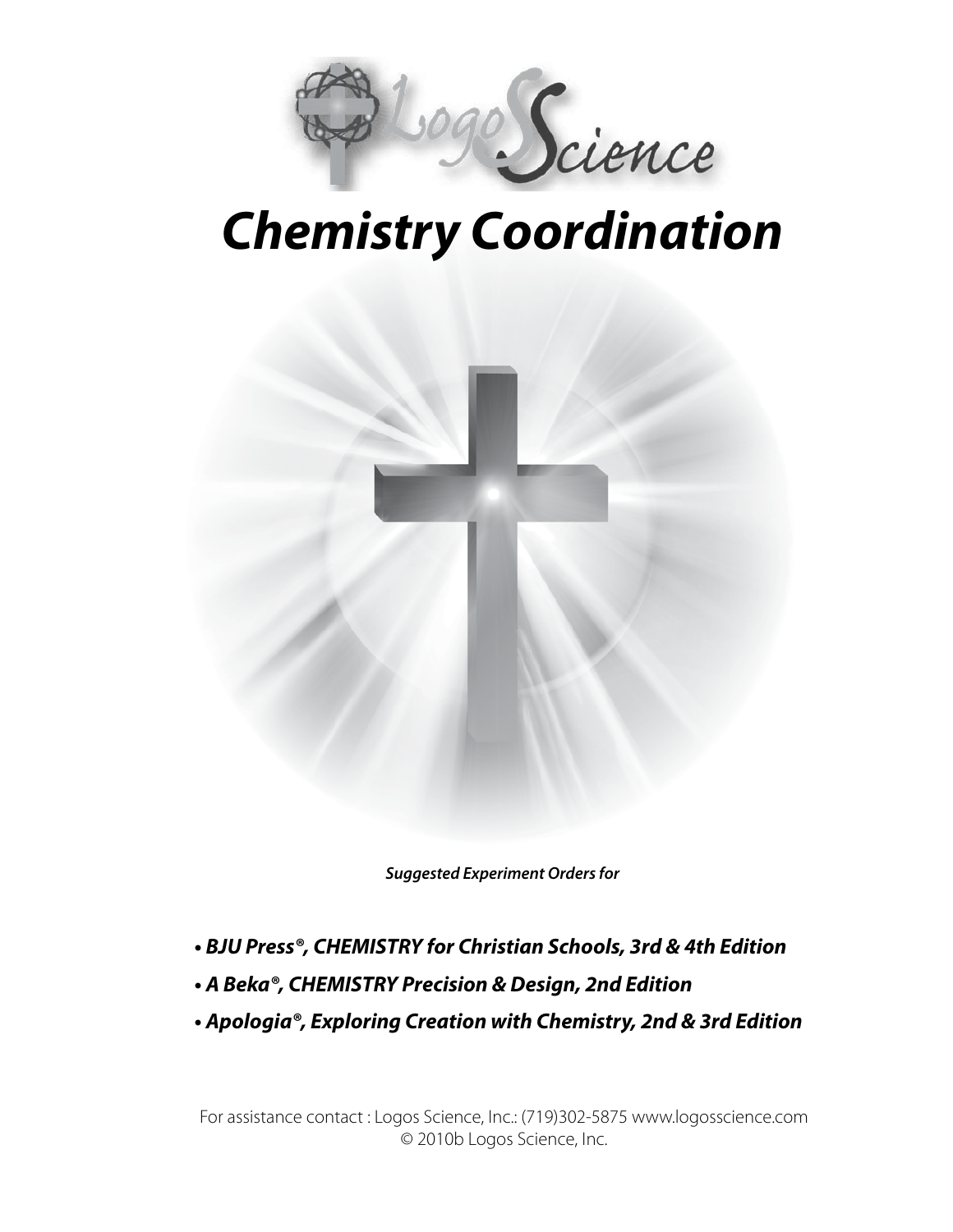## *L***ogos Science, Inc. Chemistry Suggested Experiment Order for: BJU Press®, CHEMISTRY for Christian Schools.**

| BJU Press <sup>®</sup> , 3rd<br>Edition |        | BJU Press <sup>®</sup> , 4th<br><b>Edition</b> |        |     |                                             |
|-----------------------------------------|--------|------------------------------------------------|--------|-----|---------------------------------------------|
| Chapter                                 | Page # | <b>Chapter</b>                                 | Page # |     | <b>Suggested Chemistry Lab</b>              |
| 1.                                      | p. 17  | 1.                                             | p. 12  | 1.  | <b>Scientific Method</b>                    |
| 2.                                      | p. 35  | 2.                                             | p. 36  | 2.  | Paper Chromatography                        |
| 3.                                      | p. 58  | 3.                                             | p. 62  | 3.  | <b>Collecting Data</b>                      |
| 4.                                      | p. 85  | 4.                                             | p. 91  | 4.  | <b>Atomic Orbital Models</b>                |
| 5.                                      | p. 127 | 5.                                             | p. 134 | 5.  | Properties of a Group in the Periodic Table |
| 6.                                      | p. 150 | 6.                                             | p. 159 | 6.  | <b>Electrical Conductivity</b>              |
| 7.                                      | p. 168 | 6.                                             | p. 176 | 7.  | <b>Hybridization of Orbitals</b>            |
| 8.                                      | p. 204 | 8.                                             | p. 212 | 8.  | Decomposition                               |
| 8.                                      | p. 208 | 8.                                             | p. 214 | 9.  | Double replacement Reactions                |
| 9.                                      | p. 218 | 9.                                             | p. 227 | 10. | Analysis of Hydrates                        |
| 9.                                      | p. 228 | 9.                                             | p. 242 | 11. | <b>Mole Ratios</b>                          |
| 10.                                     | p. 249 | 10.                                            | p. 257 | 12. | Boyle's Law                                 |
| 10                                      | p. 252 | 10.                                            | p. 258 | 13. | Charles's Law                               |
| 11.                                     | p. 282 | 11.                                            | p. 289 | 14. | <b>Melting Points</b>                       |
| 12.                                     | p. 317 | 12.                                            | p. 324 | 15. | <b>Freezing Point Depression</b>            |
| 13.                                     | p. 339 | 13.                                            | p. 347 | 16. | Enthalpy of Ice                             |
| 14.                                     | p. 359 | 14.                                            | p. 366 | 17. | <b>Reaction Rates: Concentration</b>        |
| 14.                                     | p. 359 | 14.                                            | p. 366 | 18. | <b>Reaction Rates: Temperature</b>          |
| 15.                                     | p. 389 | 15.                                            | p. 397 | 19. | <b>Solubility Product Constant</b>          |
| 16.                                     | p. 412 | 16.                                            | p. 423 | 20. | PH and PH Indicators                        |
| 16.                                     | p. 416 | 16.                                            | p. 426 | 21. | <b>Titration</b>                            |
| 16.                                     | p. 417 | 16.                                            | p. 427 | 22. | Molar Mass by Titration                     |
| 16.                                     | p. 419 | 16.                                            | p. 428 | 23. | <b>Buffers</b>                              |
| 17.                                     | p. 432 | 17.                                            | p. 444 | 24. | <b>Oxidation-Reduction</b>                  |
| 17.                                     | p. 434 | 17.                                            | p. 446 | 25. | <b>Galvanic Cells</b>                       |
| 18.                                     | p. 446 | 18.                                            | p. 458 | 26. | <b>Organic Chemistry Models</b>             |
| 18.                                     | p. 449 | 18.                                            | p. 462 | 27. | <b>Hydrocarbon Models</b>                   |
| 19.                                     | p. 485 | 19.                                            | p. 507 | 28. | <b>Polymer Models</b>                       |
| 19.                                     | p. 489 | 19.                                            | p. 509 | 29. | Cross linking of a Polymer                  |
| 20.                                     | p. 528 | 20.                                            | p. 539 | 30. | <b>Nuclear Decay Simulation</b>             |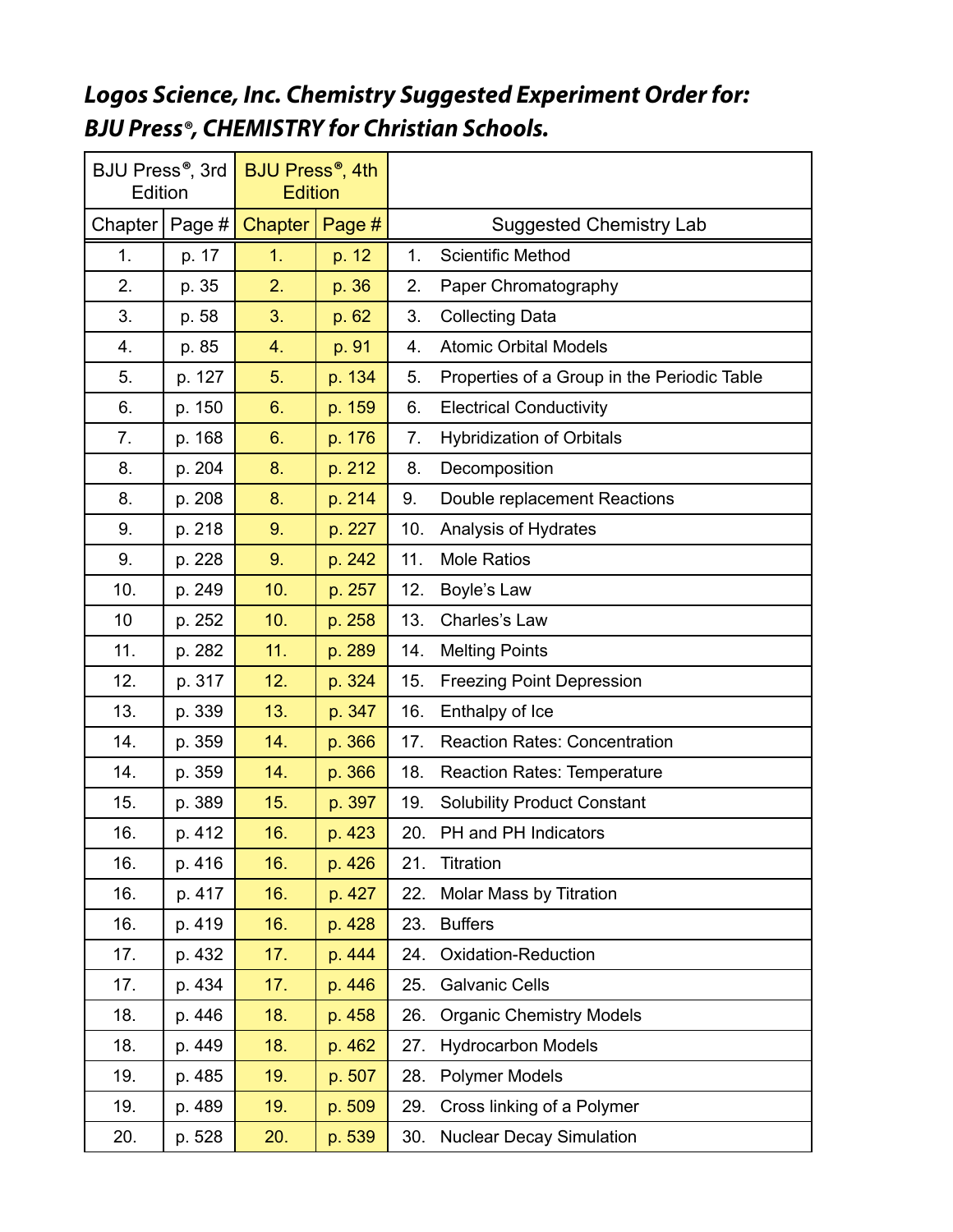### **Logos Science, Inc. Chemistry Suggested Experiment Order for: A Beka®, CHEMISTRY Precision & Design, 2nd Edition**

| A Beka<br>Chapter | Page in<br>text book                 | <b>Suggested Chemistry Lab</b>                                                                                 |
|-------------------|--------------------------------------|----------------------------------------------------------------------------------------------------------------|
| 1.                | p. 5<br>p. 9<br>p. 21                | <b>Scientific Method</b><br>1.<br><b>Collecting Data</b><br>3.<br><b>Melting Points</b><br>14.                 |
| 2.                | p. 39                                | Paper Chromatography<br>2.                                                                                     |
| 3.                | p. 70                                | 22. Molar Mass by Titration (Read lab 21, Titration first)                                                     |
| 4.                | p. 75<br>p. 82                       | <b>Mole Ratios</b><br>11.<br><b>Double Replacement Reactions</b><br>9.                                         |
| 5.                | p. 101<br>p. 104                     | 12. Boyle's Law<br>13. Charles's Law                                                                           |
| 6.                | p. 126                               | 8.<br>Decomposition<br>Enthalpy of Ice<br>16.                                                                  |
| 7.                | p. 150<br>p. 154                     | <b>Atomic Orbital Models</b><br>4.<br><b>Hybridization of Orbitals</b><br>7.                                   |
| 8.                | p. 168                               | Properties of a Group in the Periodic Table<br>5.                                                              |
| 9.                | p. 190                               | <b>Electrical Conductivity</b><br>6.                                                                           |
| 10.               | p. 222                               | 10. Analysis of Hydrates                                                                                       |
| 11.               |                                      |                                                                                                                |
| 12.               | p. 289                               | 15. Freezing Point Depression                                                                                  |
| 13.               | p. 306<br>p. 307                     | 17. Reaction Rates: Concentration<br>16. Reaction Rates: Temperature                                           |
| 14.               | p. 323                               | 19. Solubility Product Constant                                                                                |
| 15.               | p. 348<br>p. 353<br>p. 358           | 20.<br>PH and PH Indicators<br>21. Titration<br>14. Buffers                                                    |
| 16.               | p. 365<br>p. 375                     | 24. Oxidation-Reduction<br>25. Galvanic cells                                                                  |
| 17.               | p. 394                               | 30. Nuclear Decay Simulation                                                                                   |
| 18.               | p. 421<br>p. 433<br>p. 439<br>p. 441 | 27: Hydrocarbon Models<br>26: Organic Chemistry Models<br>29: Cross Linking of a Polymer<br>28: Polymer Models |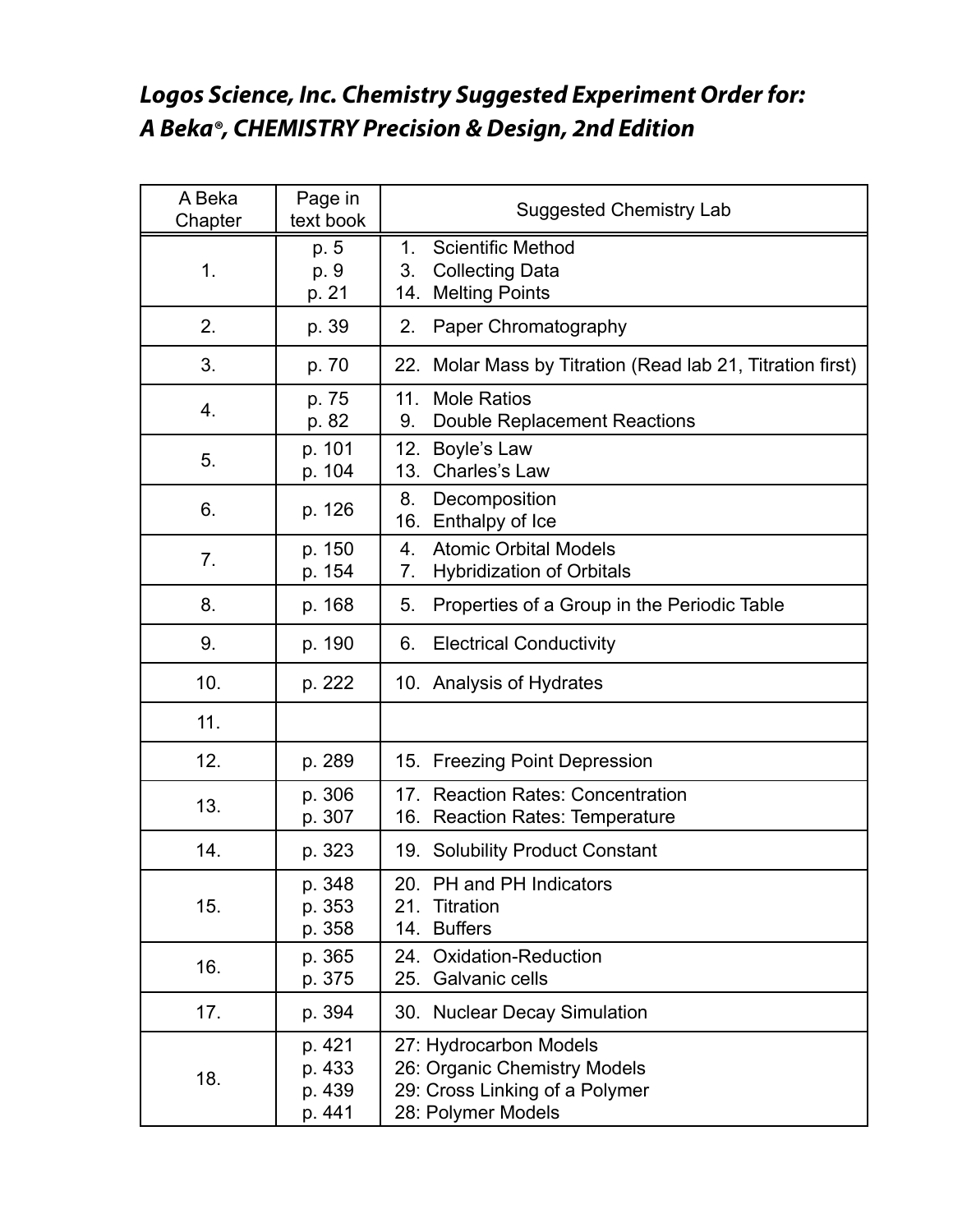#### **Logos Science, Inc. Chemistry Suggested Experiment Order for: Apologia®, Exploring Creation with Chemistry,** *2nd Edition*

| Apologia<br>Module | Page in<br>text book                           | <b>Suggested Chemistry Lab</b>                                                                                                                                                       |
|--------------------|------------------------------------------------|--------------------------------------------------------------------------------------------------------------------------------------------------------------------------------------|
| 1.                 | p. 26                                          | 3.<br><b>Collecting Data</b>                                                                                                                                                         |
| 2.                 | p. 40                                          | <b>Scientific Method</b><br>1.                                                                                                                                                       |
| 3.                 | p. 88                                          | <b>Electrical Conductivity</b><br>6.                                                                                                                                                 |
| 4.                 | p. 102<br>p. 113<br>p. 118                     | 2.<br>Paper Chromatography<br><b>Melting Points</b><br>14.<br><b>Hybridization of Orbitals</b><br>7.                                                                                 |
| 5.                 | p. 137<br>p. 155                               | Decomposition<br>8.<br>Analysis of Hydrates<br>10.                                                                                                                                   |
| 6.                 | p. 173                                         | <b>Mole Ratios</b><br>11.                                                                                                                                                            |
| 7.                 | p. 209<br>p. 231                               | *30. Nuclear Decay Simulation<br><b>Atomic Orbital Models</b><br>4.                                                                                                                  |
| 8.                 | p. 249                                         | Properties of a Group in the Periodic Table<br>5.                                                                                                                                    |
| 9.                 | p. 300<br>p. 316                               | *27. Hydrocarbon Models<br>*28. Polymer Models                                                                                                                                       |
| 10.                | p. 335<br>p. 342<br>p. 345                     | 22. Molar Mass by Titration<br>Titration<br>21.<br>23.<br><b>Buffers</b>                                                                                                             |
| 11.                | p. 355<br>p. 359<br>p. 359<br>p. 380<br>p. 382 | Double Replacement Reactions<br>9.<br><b>Solubility Product Constant</b><br>19.<br>*26. Organic Chemistry Models<br>*29. Cross linking of a Polymer<br>15. Freezing Point Depression |
| 12                 | p. 386<br>p. 389                               | 12. Boyle's Law<br>13.<br>Charles's Law                                                                                                                                              |
| 13.                | p. 454<br>p. 472                               | 16. Enthalpy of Ice<br>17. Reaction Rates: Concentration                                                                                                                             |
| 14.                | p. 479                                         | 18. Reaction Rates: Temperature                                                                                                                                                      |
| 15.                | p. 517                                         | 20. PH and PH Indicators                                                                                                                                                             |
| 16.                | p. 534<br>p. 542                               | <b>Oxidation-Reduction</b><br>24.<br>25. Galvanic cells                                                                                                                              |

\* While this book does not specifically address the subject of Nuclear or Organic Chemistry, we feel the student can accomplish the labs at the suggested places and gain significant understanding of these concepts.